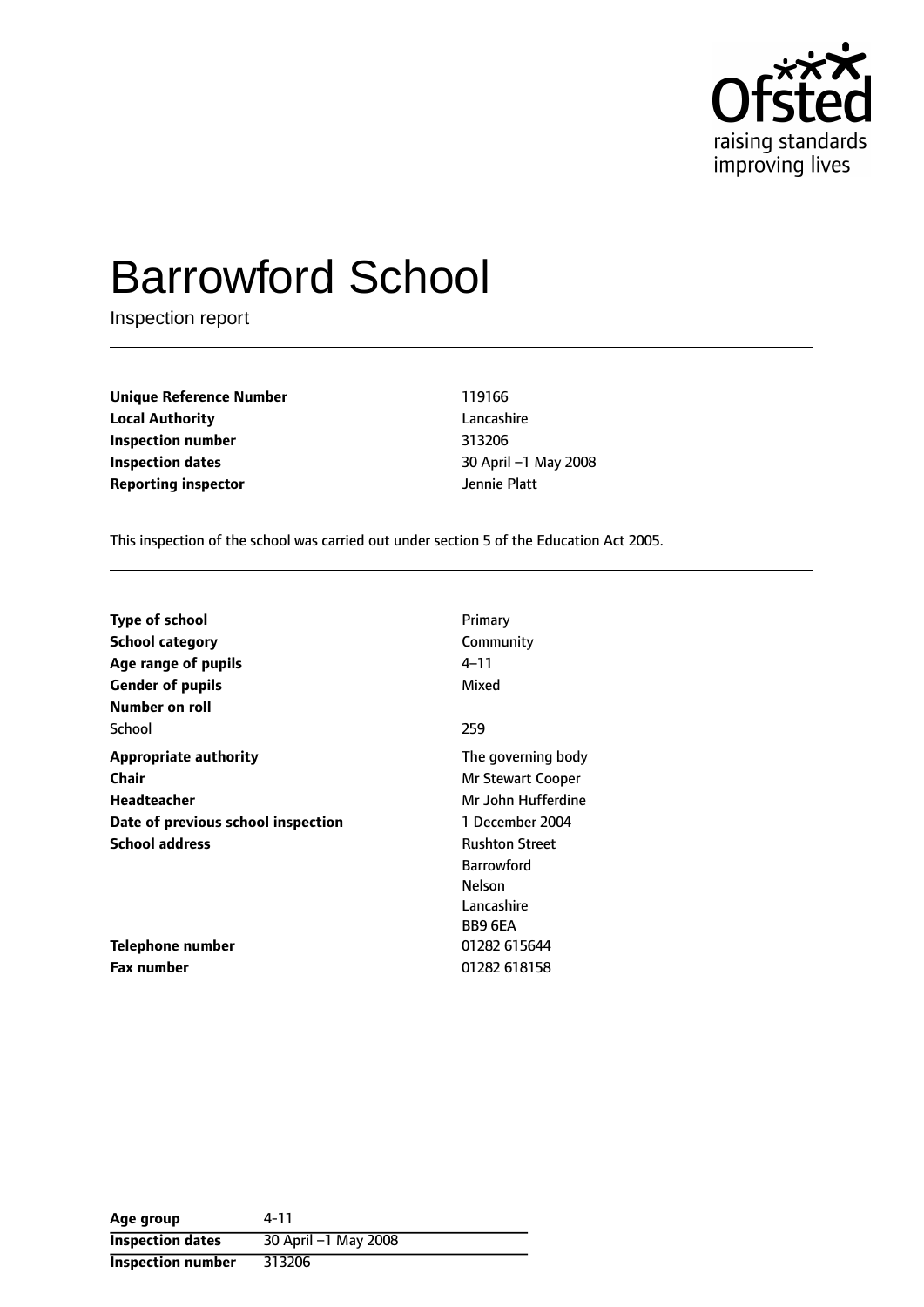.

© Crown copyright 2008

#### Website: www.ofsted.gov.uk

This document may be reproduced in whole or in part for non-commercial educational purposes, provided that the information quoted is reproduced without adaptation and the source and date of publication are stated.

Further copies of this report are obtainable from the school. Under the Education Act 2005, the school must provide a copy of this report free of charge to certain categories of people. A charge not exceeding the full cost of reproduction may be made for any other copies supplied.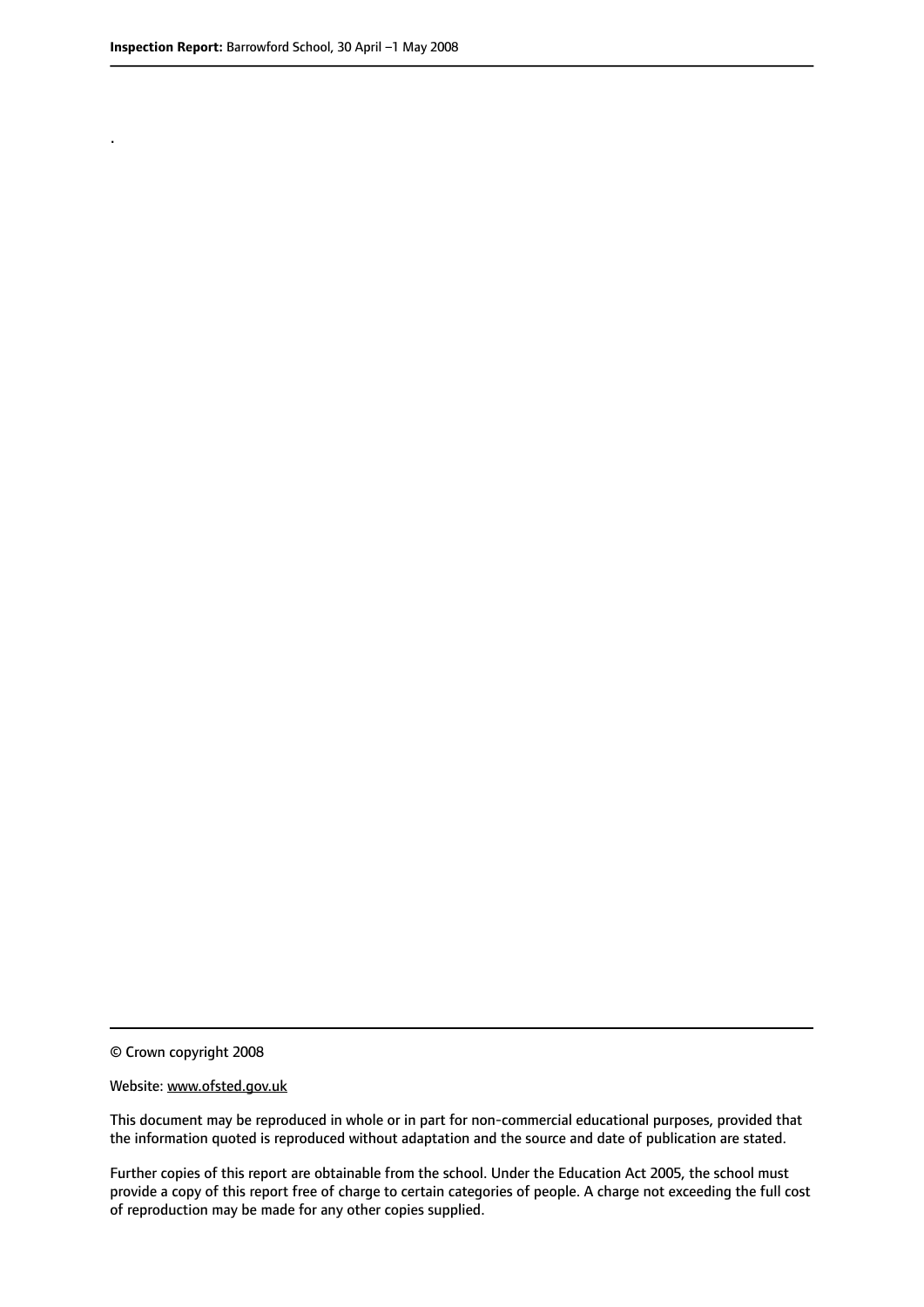### **Introduction**

The inspection was carried out by three Additional Inspectors.

### **Description of the school**

This school is slightly larger than average although the number on roll is declining. It serves a wide area including areas of social and economic deprivation. A below average percentage of pupils is eligible for free school meals. The proportion of pupils with learning difficulties and/or disabilities is lower than the national average as is the number of pupils from minority ethnic groups. Currently, no pupils need support because they are learning English as an additional language.

### **Key for inspection grades**

| Grade 1 | Outstanding  |
|---------|--------------|
| Grade 2 | Good         |
| Grade 3 | Satisfactory |
| Grade 4 | Inadequate   |
|         |              |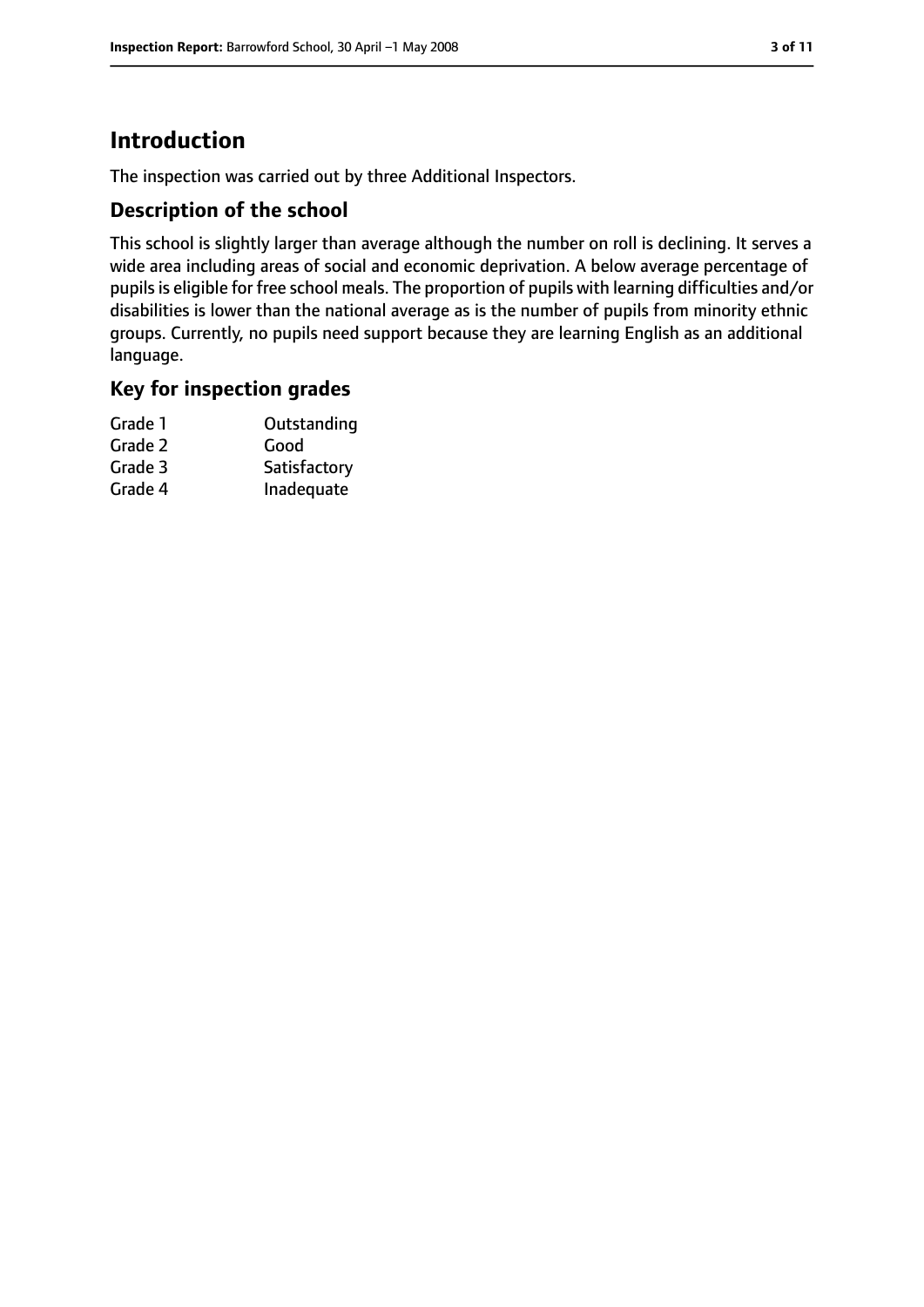### **Overall effectiveness of the school**

#### **Grade: 2**

This is a good school which is popular with parents. They are happy about the care given to their children which is outstanding. Pupils say they feel safe and certainly know how to care for themselves. Personal development is good with some outstanding features. Pupils thoroughly enjoy school and attendance is above average. Behaviour is good. Year 6 pupils are a credit to the school being mature, confident and responsible young adults. They are caring and have established strong and long-lasting friendships. This growing maturity combined with their good academic skills prepares pupils exceptionally well for the future.

Achievement is good. Standards at the end of Year 2 are broadly average in reading, writing, mathematics and science. Most pupils make satisfactory progress in Years 1 and 2 but the more able pupils are not sufficiently challenged and do not make enough progress. Progress is good in Years 3 to 6 and pupils leave school with above average standards in English, mathematics and science. Teaching and learning are good and this is a major reason for pupils' good overall progress. They are eager to learn because lessons are fun and include a variety of activities. This is more noticeable in Key Stage 2 than in Key Stage 1. Although several parents expressed a concern about the organisation of teaching in Years 5 and 6, their concerns are unfounded. Learning accelerates in these years where some teaching is outstanding and the impact can be seen clearly in the rising standards. Results of national tests in Year 6 in previous years have been lower than current standards because the more able pupils underachieved. The school's response has been effective and a change of curriculum and higher expectations from teachers have led to pacy lessons that challenge and motivate pupils. This has resulted in an above average number of pupils in Year 6 exceeding the level expected for their age.

The school is a vibrant place to learn because of the richness of the curriculum. The new approach to planning has a clear focus on teaching skills as well as uniting subjects under a common theme. This ensures continuity of learning as pupils change from class to class as well as making learning more purposeful and interesting. Parents and pupils appreciate the excellent number and variety of extra-curricular activities that introduce pupils to new experiences especially in music and sport. Personal and social education plays a significant role in the curriculum. The practical activitiesin these lessonslead to pupils having a good knowledge of healthy lifestyles. High quality care leads to a harmonious community. Pupils enjoy helping in the school community and all Year 6 pupils diligently carry out a number of duties to help the school run smoothly. They show a caring spirit beyond the school gates by supporting many charities.

Leadership and management are good. The headteacher has served the school well over many years and sustained a determination to keep enjoyment at the heart of learning. Self-evaluation is accurate and the school knows itself well. There is a drive to raise standards especially following a dip in previous years. Although all are involved in the evaluation process the school is looking to involve subject leaders more in monitoring what is happening in the subjects they lead. Progress since the last inspection is good and standards have improved. Governance is good: governors have managed a difficult financial situation well ensuring that the budget balances and the school provides good value for money.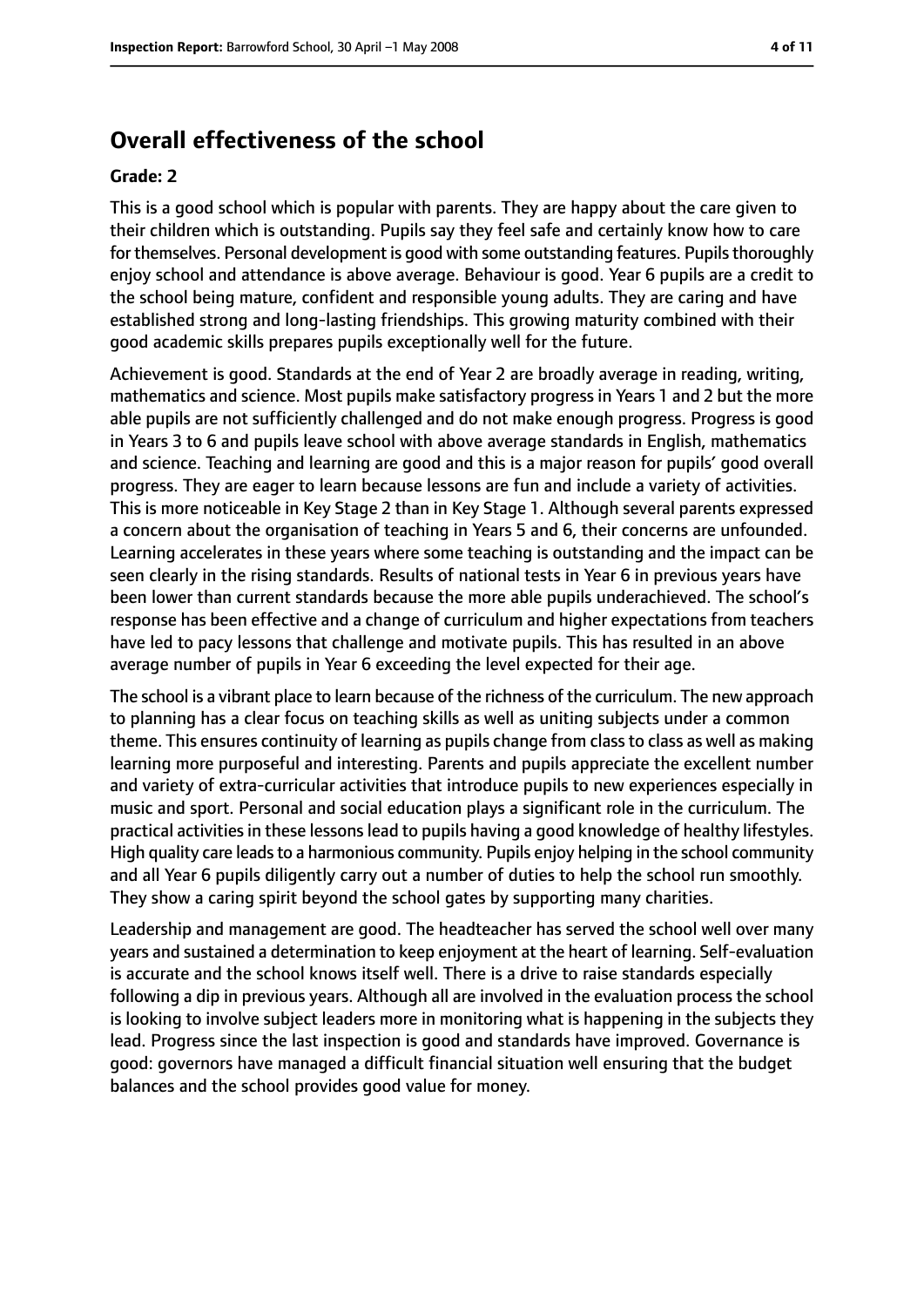### **Effectiveness of the Foundation Stage**

#### **Grade: 2**

Children start school with skills that are lower than is usually seen for their age. Carefully managed arrangements as children start school combine well with a well- ordered day to enable children to settle happily and feel secure. Teaching is good and staff work very well as a team, planning a stimulating range of exciting activities. For example, children enthusiastically took digital photographs to make a video of their puppet show of the Gingerbread boy. A typical parent's comment is, 'My child is very happy in school and cannot wait to get here in the morning.' Staff extend learning to the outdoors as much as possible even acting out chasing the Gingerbread boy on a wet day. However, the available space is not easily accessible and lacks stimulation for this age group. Nevertheless, children make good progress in all areas of learning and by the end of the Foundation Stage children reach the level expected for their age.

### **What the school should do to improve further**

- Improve the progress of the more able pupils in Key Stage 1.
- Further develop the monitoring roles of subject leaders.
- Extend provision for outdoor play for children in the Foundation Stage.

### **Achievement and standards**

#### **Grade: 2**

Achievement is good and standards as pupils leave school are above average. A good start in the Foundation Stage means pupils start in Year 1 at the level expected for their age. Most pupils make satisfactory progress in Key Stage 1 and at the end of Year 2 standards in reading, writing, mathematics and science are broadly average. This is a similar picture to the teachers' assessments at the end of Year 2 in 2007. The number of pupils exceeding the level expected for their age, especially in writing and science, is below average and the more able pupils do not make enough progress.

Test results at the end of Year 6 show a steady rise from being significantly below average in 2005. The school identified underachievement at that time, especially for the more able pupils. A more imaginative curriculum and higher expectations of teachers have successfully tackled this weakness. Encouraging outcomes were evident in 2007 and this has been built on with the current Year 6 pupils. Standards are now above average with an increase in the number of pupils working at levels above those expected for their age. The success is especially evident in writing which shows real improvement in response to pupils' growing confidence to express their ideas.

Pupils with learning difficulties and/or disabilities make good progress because their needs are identified early and advice sought to ensure the guidance provided matches their individual need.

### **Personal development and well-being**

#### **Grade: 2**

Personal development is good. Pupils are friendly and polite and form very good relationships with adults and with each other. Almost all have positive attitudes to learning, underpinned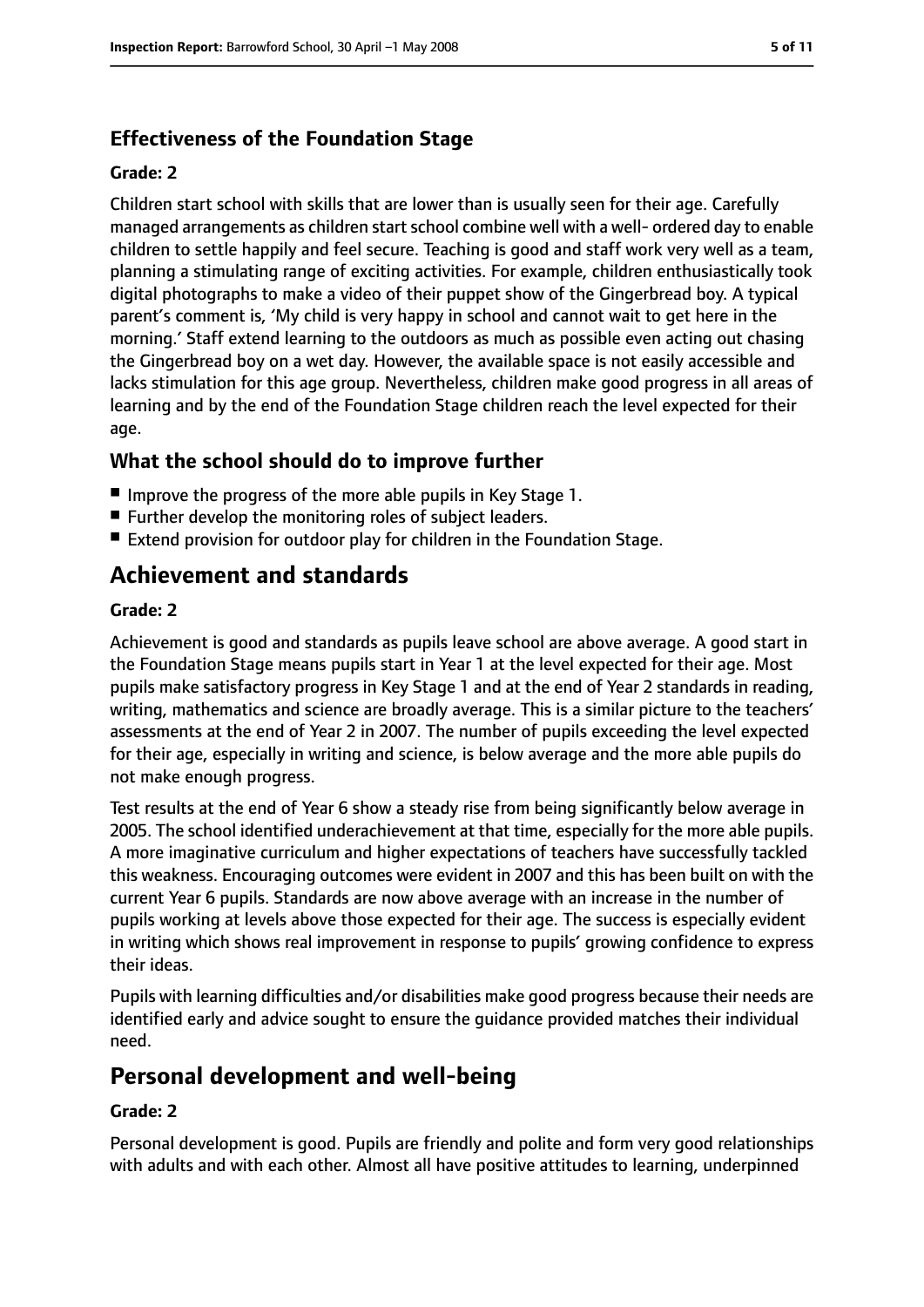by good behaviour. Their enjoyment of school is excellent and they eagerly participate in all that is on offer.

Attendance is above average. The school's ethos and embedded values ensure that pupils' spiritual, moral, and social development is good. Cultural development is satisfactory. Although pupils are taught about other faiths and cultures, not all pupils have a well developed sense of what it means to live in a multicultural community. Pupils say they feel safe in school and are confident that their concerns will be listened to. They understand, and mostly accept, the agreed code of conduct and show concern for the safety and well-being of others. A very small minority, whose learning skills are less well developed, can occasionally lose concentration and disturb lessons. Serious misbehaviour is very rare and the number of exclusions is very low.

Pupils' awareness of the importance of exercise and nutrition in a healthy lifestyle is shown in the way they use the good facilities the school provides for physical activity and healthy eating. They enjoy helping others, for example, through acting as 'buddies' to others or charity fundraising and are proud of the work of the school council in bringing about improvement. Stimulating teaching and a more creative curriculum have given older pupils the self-confidence to work both independently and collaboratively in groups. With their good basic skills, they are exceptionally well prepared for the next stage of their education.

### **Quality of provision**

### **Teaching and learning**

#### **Grade: 2**

Teaching and learning are good, although this varies across the school. Good features which are common to all classes include effective organisation and management of pupils so that lessons are well ordered and behaviour is good. Classrooms are awash with vibrant displays and teachers prepare resources well. The use of the interactive whiteboard successfully addsinterest to lessons. Strong teaching, including some outstanding lessons, was seen especially in Key Stage 2 and is characterised by challenge and a brisk pace that sustains learning throughout the lesson. The results can be seen in the quality and quantity of work in pupils' books. These show high expectations and pupils respond with some high quality and well presented work. The variety of approaches is good in many lessons with teachers making good use of practical activities to make learning enjoyable. In a Year 6 science lesson, for example, the teacher most effectively clarified the concept of circulation by relating it to pupils' own experience. They know the heart is roughly the same size as their fist and that blood circulates round the body like a bus picking up what it needs and dropping off what is surplus to requirements. In other lessons expectations are not always high enough to ensure all make good progress. Pupils are not fully engaged in their learning as lessons include too much talking and inactive time. Experienced and well trained teaching assistants make a valuable contribution to learning especially in leading lessons as well as groups.

### **Curriculum and other activities**

#### **Grade: 2**

A well organised curriculum meets requirements and contributes enormously to pupils' enjoyment and readiness to extend learning beyond the classroom. Parents appreciate the new approach to the curriculum which unites the teaching of skills under one topic because they consider it makes their children more excited about their learning. One parent describes her children as 'coming home buzzing with excitement' and is amazed by their knowledge across a broad range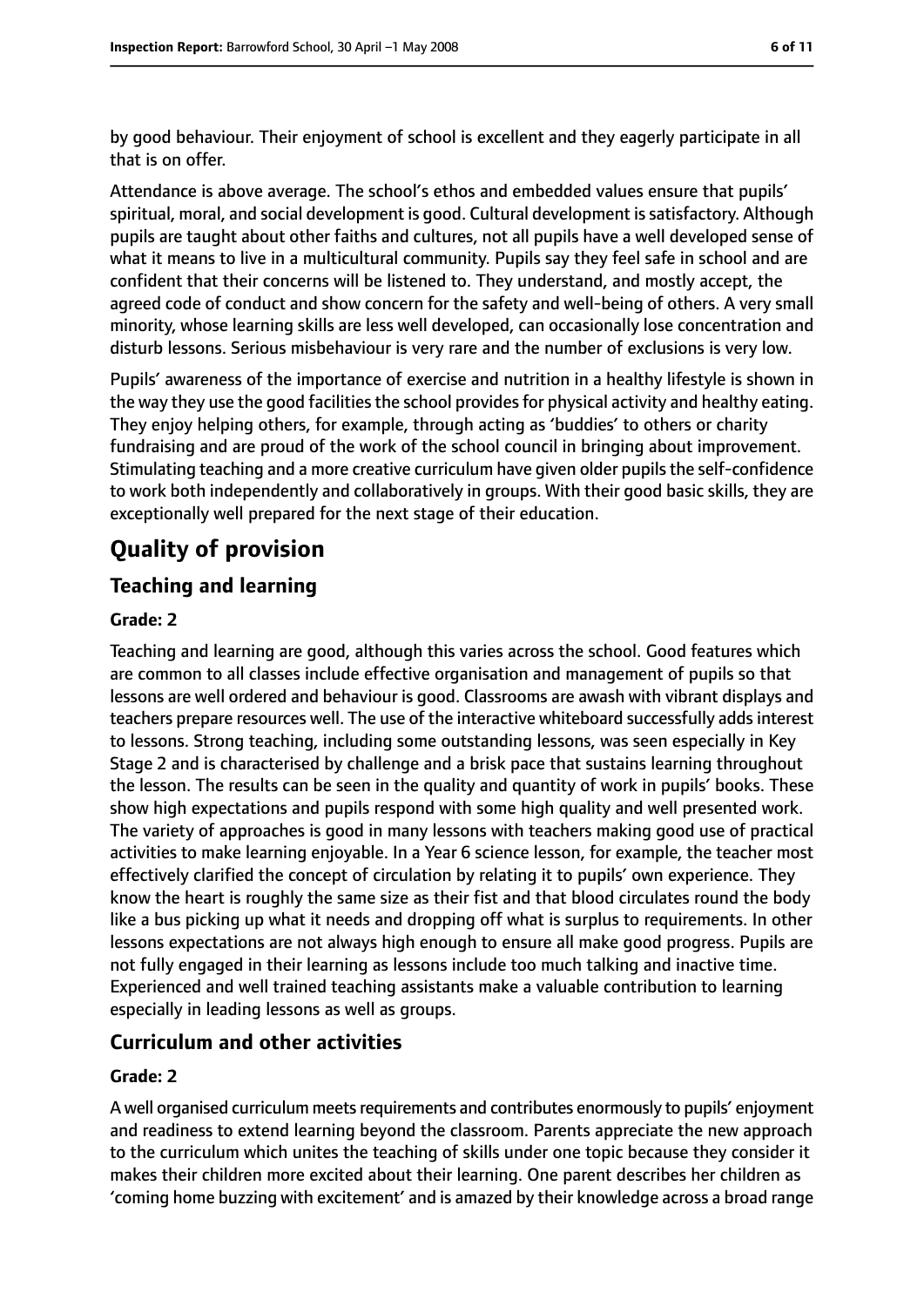ofsubjects. Careful planning ensures more opportunitiesfor creativity and independent learning. This approach is contributing to the improved standards as pupils leave school because they approach their work with an air of confidence and an ability to make decisions. The needs of all groups of pupils are met, save for some lack of challenging activities for the more able pupils in Key Stage 1. Well targeted additional support sessions enable pupils who find learning difficult to have full access to the curriculum and make good progress.

Pupils and parents appreciate the excellent range and quality of extra-curricular activities, educational trips, sporting challenges and opportunities for involvement in community events. These activities contribute immensely to pupils' enjoyment and appreciation of the importance of keeping fit and healthy.

### **Care, guidance and support**

#### **Grade: 2**

Care, guidance and support are good with some outstanding features. Pastoral care is a major strength of the school. Positive relationships combined with a caring philosophy ensure that each child feels safe and ready to learn. Brief but effective weekly meetings check on any pastoral concerns and enable staff to share their knowledge of the pupils so all are involved in monitoring and support. Pupils know there is always someone to turn to for help because adults are committed to ensuring the care and well-being of every child. Procedures for health and safety, risk assessments and child protection are in place. Parents are pleased their children feel safe, as one parent said, 'I know that when I leave my child she is in good hands'.

Academic guidance is good. Detailed tracking of pupils' progress enables the school to identify any underachievement and to take effective action with additional support in class and in small groups. The school is currently extending assessment procedures to make it clearer how pupils are progressing towards the National Curriculum levels expected. Staff are starting to involve pupils more in their own learning by setting targets. In the best lessons teachers remind pupils of these targets but sometimes these are overlooked or too much information is provided and pupils become unclear about what is expected of them and how they can improve.

### **Leadership and management**

#### **Grade: 2**

The headteacher is an effective leader and has sustained a happy community keeping a close eye on standards so that when a decline occurred it was promptly halted and standards are now improving. He has prepared the school well for his imminent retirement leaving a well organised team of staff, a healthy financial situation and good capacity to improve.

The headteacher is ably assisted by a highly effective deputy headteacher and the support of governors and staff. Self-evaluation is accurate because it is based on close monitoring of provision in school as well as pupils' progress. Data is used well to set challenging targets and early indications point to these being exceeded this year. Currently, the monitoring, especially of teaching, is carried out mainly by the headteacher and deputy. This role is being delegated to subject leaders as at present they do not play a full part in evaluating what is working well and planning actions to raise standards further. Governance is good and governors know the school very well. They closely review how well the school is doing but as yet do not play a full part in the early decision making process. They keep a close eye on spending and checking that pupils learn in a safe environment.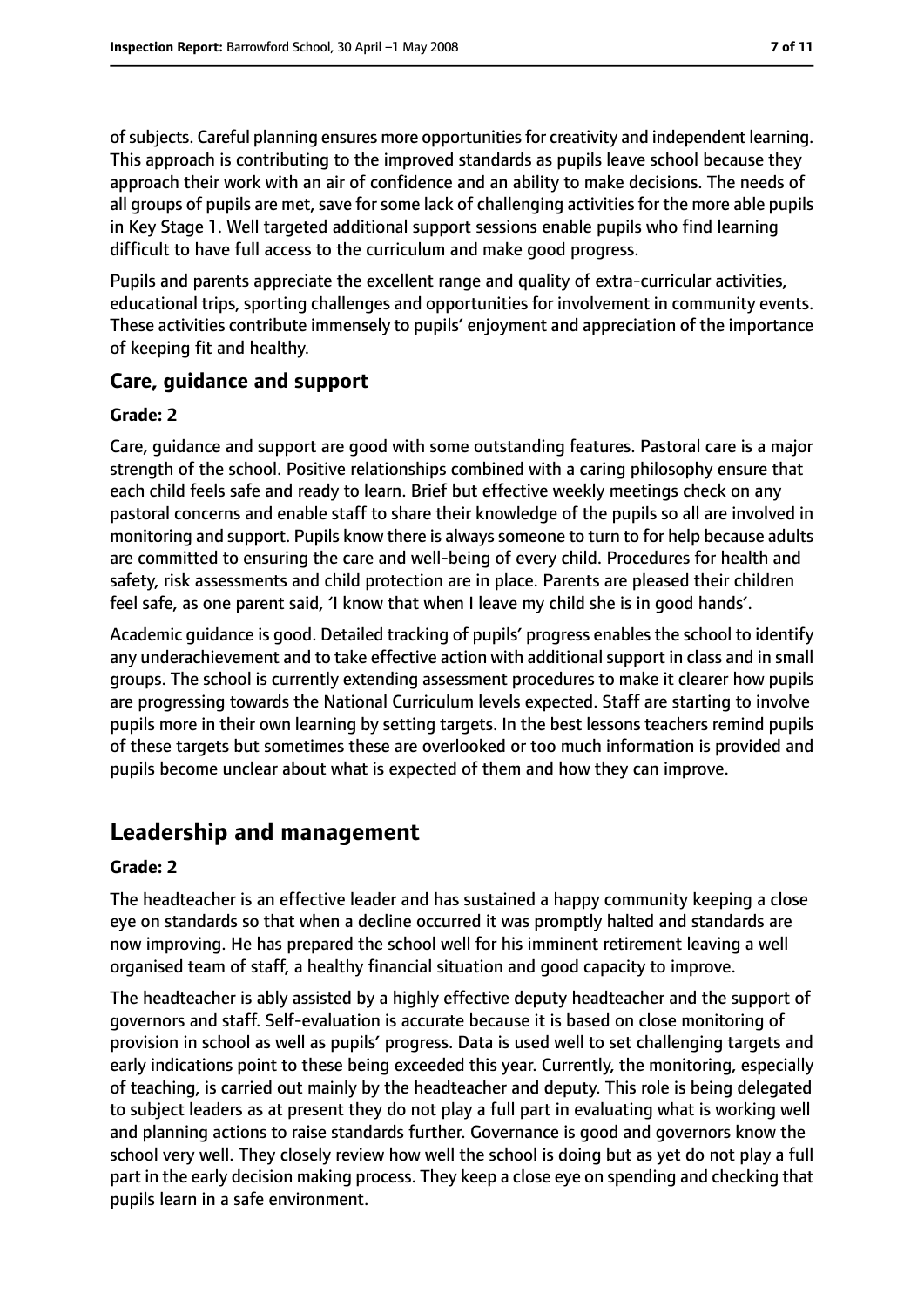**Any complaints about the inspection or the report should be made following the procedures set out in the guidance 'Complaints about school inspection', which is available from Ofsted's website: www.ofsted.gov.uk.**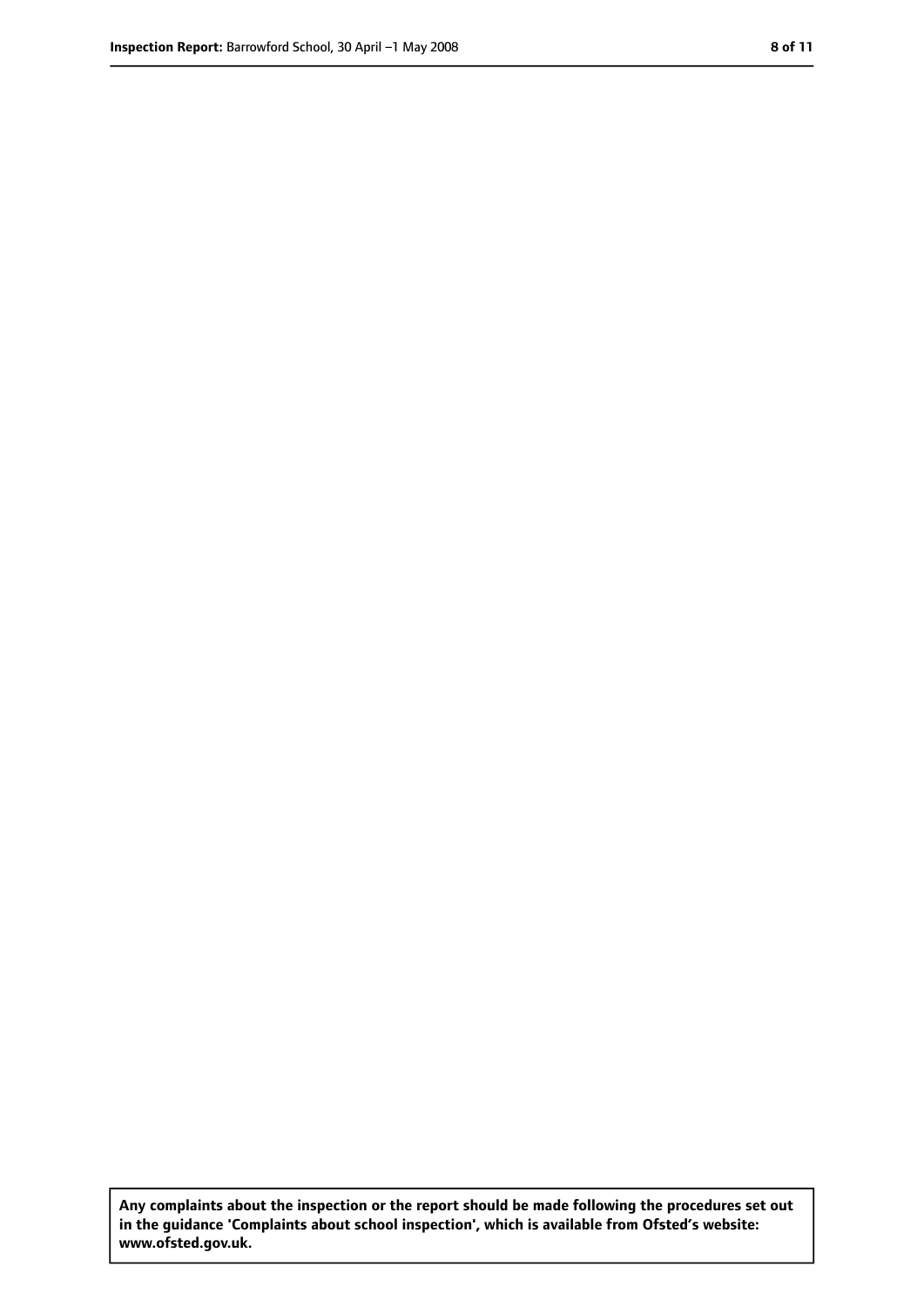#### **Annex A**

## **Inspection judgements**

| $^{\backprime}$ Key to judgements: grade 1 is outstanding, grade 2 good, grade 3 satisfactory, and | <b>School</b>  |
|----------------------------------------------------------------------------------------------------|----------------|
| arade 4 inadequate                                                                                 | <b>Overall</b> |

### **Overall effectiveness**

| How effective, efficient and inclusive is the provision of education, integrated<br>care and any extended services in meeting the needs of learners? |     |
|------------------------------------------------------------------------------------------------------------------------------------------------------|-----|
| Effective steps have been taken to promote improvement since the last<br>inspection                                                                  | Yes |
| How well does the school work in partnership with others to promote learners'<br>well-being?                                                         |     |
| The effectiveness of the Foundation Stage                                                                                                            |     |
| The capacity to make any necessary improvements                                                                                                      |     |

### **Achievement and standards**

| How well do learners achieve?                                                                               |  |
|-------------------------------------------------------------------------------------------------------------|--|
| The standards <sup>1</sup> reached by learners                                                              |  |
| How well learners make progress, taking account of any significant variations between<br>groups of learners |  |
| How well learners with learning difficulties and disabilities make progress                                 |  |

### **Personal development and well-being**

| How good is the overall personal development and well-being of the<br>learners?                                  |  |
|------------------------------------------------------------------------------------------------------------------|--|
| The extent of learners' spiritual, moral, social and cultural development                                        |  |
| The extent to which learners adopt healthy lifestyles                                                            |  |
| The extent to which learners adopt safe practices                                                                |  |
| How well learners enjoy their education                                                                          |  |
| The attendance of learners                                                                                       |  |
| The behaviour of learners                                                                                        |  |
| The extent to which learners make a positive contribution to the community                                       |  |
| How well learners develop workplace and other skills that will contribute to<br>their future economic well-being |  |

### **The quality of provision**

| How effective are teaching and learning in meeting the full range of the<br>learners' needs?          |  |
|-------------------------------------------------------------------------------------------------------|--|
| How well do the curriculum and other activities meet the range of needs<br>and interests of learners? |  |
| How well are learners cared for, quided and supported?                                                |  |

 $^1$  Grade 1 - Exceptionally and consistently high; Grade 2 - Generally above average with none significantly below average; Grade 3 - Broadly average to below average; Grade 4 - Exceptionally low.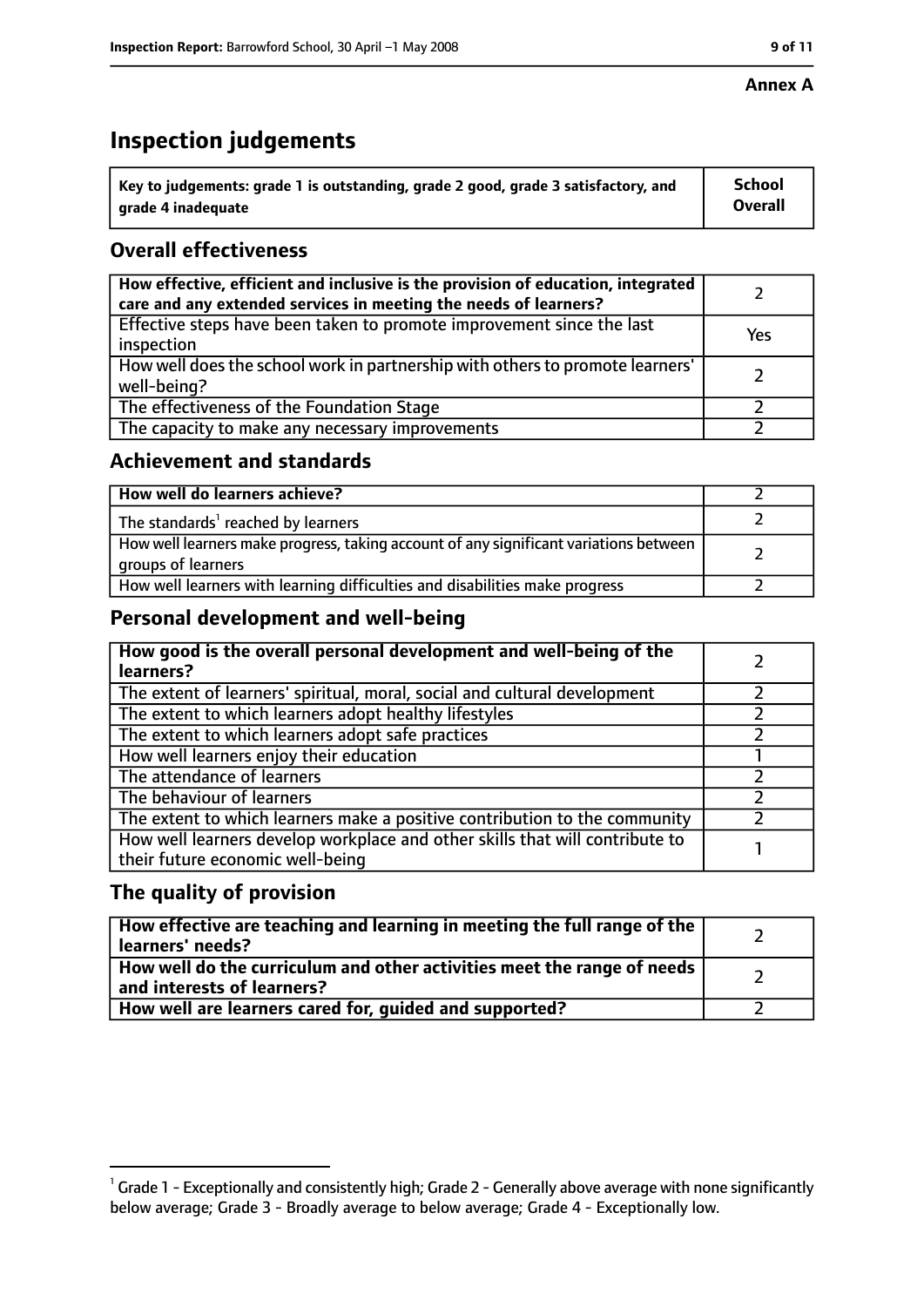#### **Annex A**

## **Leadership and management**

| How effective are leadership and management in raising achievement<br>and supporting all learners?                                              |     |
|-------------------------------------------------------------------------------------------------------------------------------------------------|-----|
| How effectively leaders and managers at all levels set clear direction leading<br>to improvement and promote high quality of care and education |     |
| How effectively leaders and managers use challenging targets to raise standards                                                                 |     |
| The effectiveness of the school's self-evaluation                                                                                               |     |
| How well equality of opportunity is promoted and discrimination tackled so<br>that all learners achieve as well as they can                     |     |
| How effectively and efficiently resources, including staff, are deployed to<br>achieve value for money                                          |     |
| The extent to which governors and other supervisory boards discharge their<br>responsibilities                                                  | 7   |
| Do procedures for safequarding learners meet current government<br>requirements?                                                                | Yes |
| Does this school require special measures?                                                                                                      | No  |
| Does this school require a notice to improve?                                                                                                   | No  |